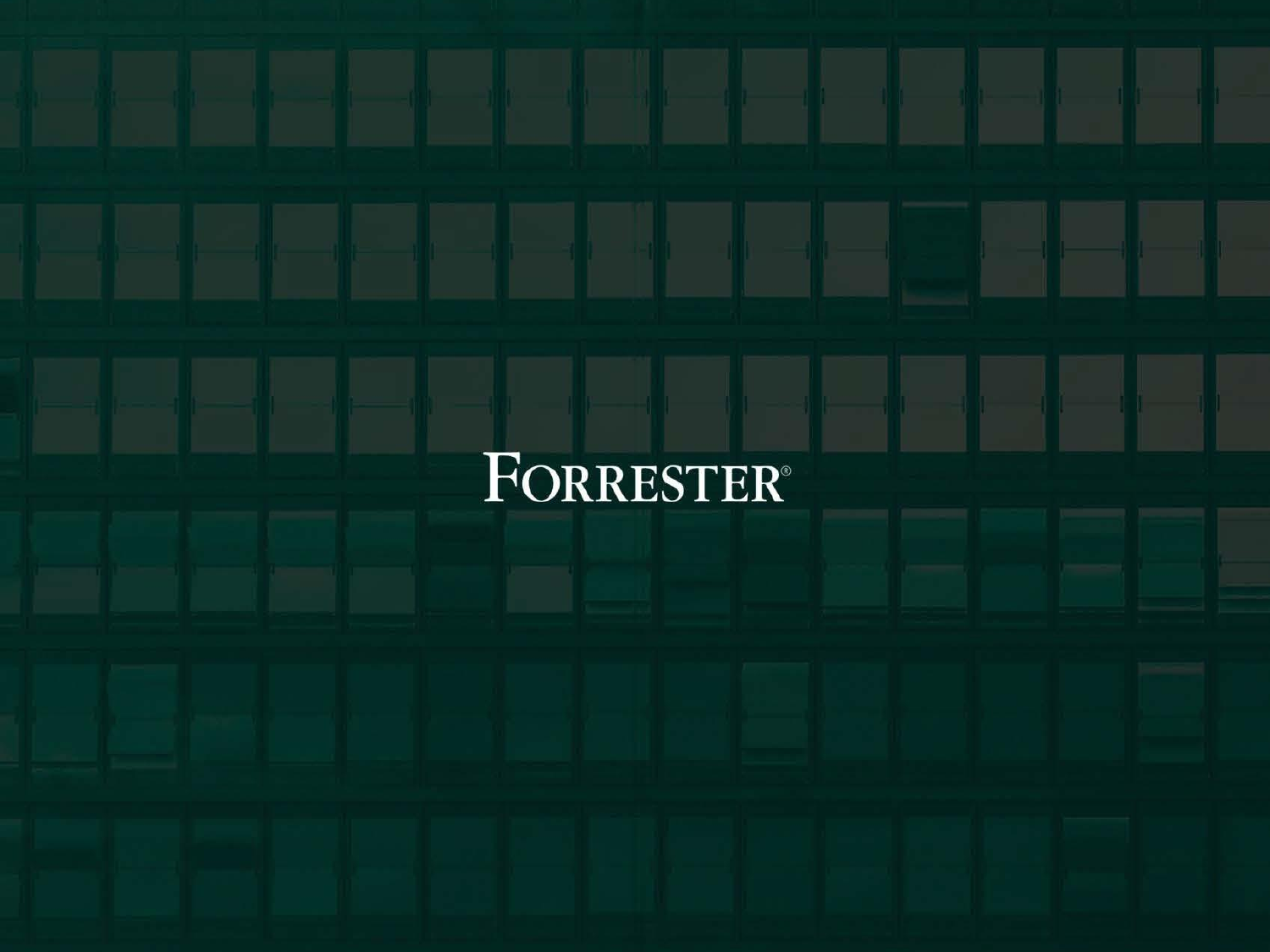**April 2022**

# The Total Economic Impact<sup>™</sup> Of IBM WebSphere Hybrid Edition

Cost Savings And Business Benefits Enabled By IBM WebSphere Hybrid Edition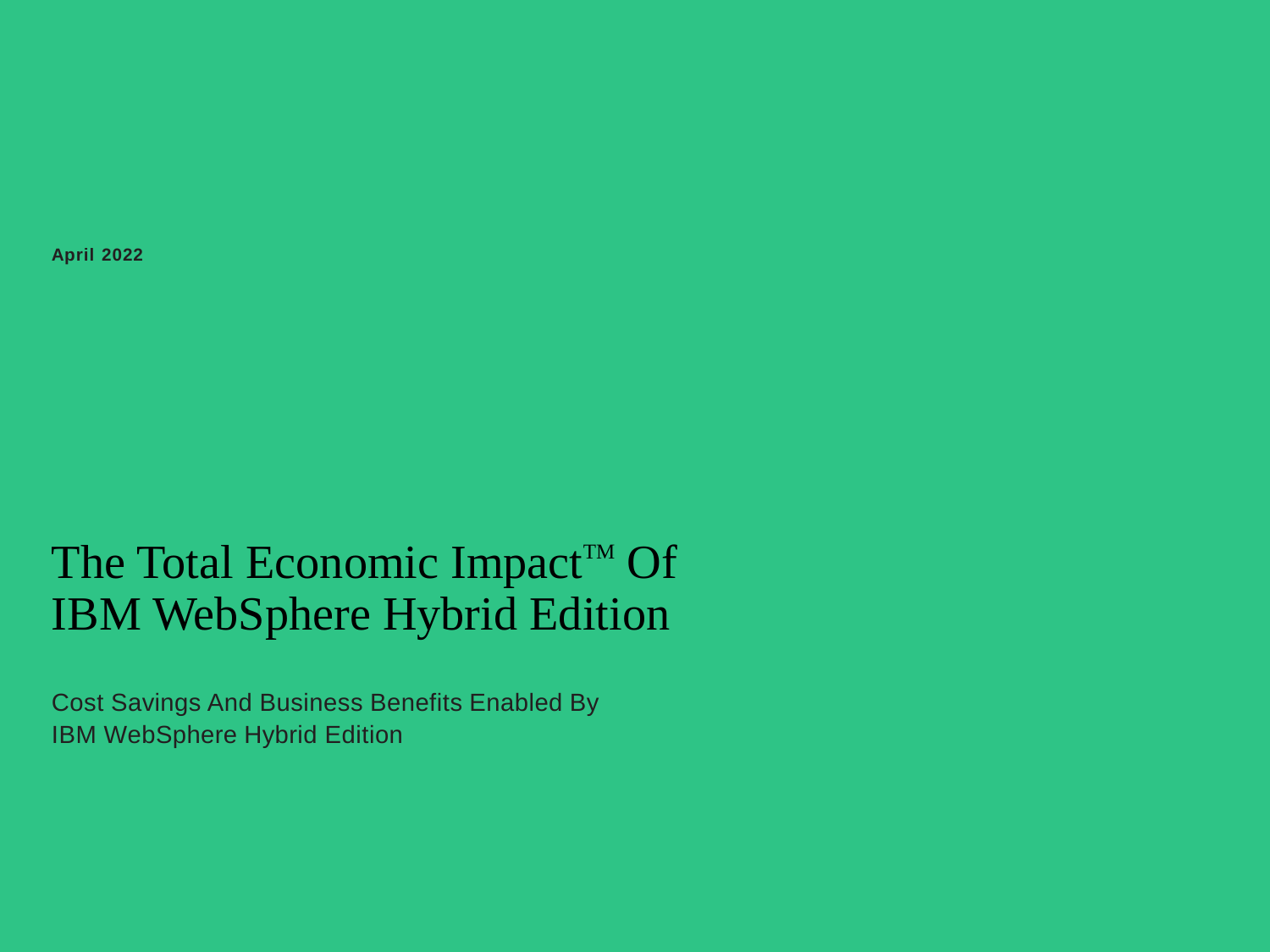**"For us, evergreen is hard. Keeping systems up to date is hard. If you can remove some of the complexity, then that's got to be an advantage. Our [WebSphere Hybrid Edition deployment] helps us there."**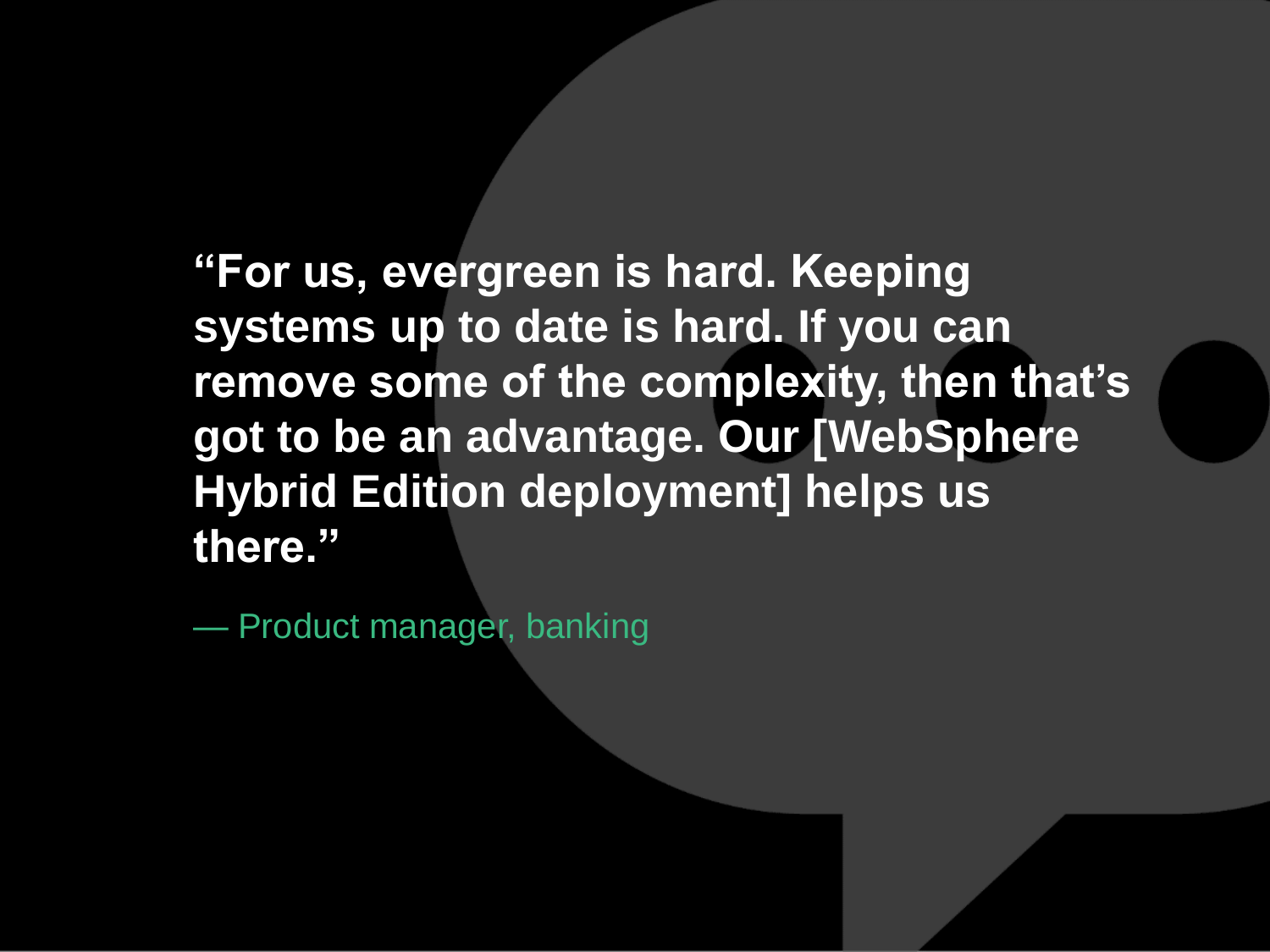**[IBM WebSphere Hybrid Edition i](https://www.ibm.com/cloud/websphere-hybrid-edition)s comprised of multiple Key Metrics** IBM solutions that support an organization's application modernization journey all under one license. WebSphere Liberty is a Java Enterprise Edition (Java EE), Jakarta EE, and a MicroProfile server runtime solution that provides a low-overhead Java runtime environment that is well-suited for hosting cloud applications and microservices. WebSphere Liberty is designed to be highly composable, to start fast, to use less memory than other solutions, and to easily scale.

Developers have access to popular tools and Liberty features that increase their productivity. A more modern administrator console simplifies administration of the Liberty environment. Open Liberty is also an option for developers looking for the flexibility and community of an open-source option. Included in WebSphere Hybrid edition is additional functionality, like IBM Cloud Transformation Advisor and IBM Mono2Micro, which ensures an optimized and efficient path to cloud for an organization's workloads.

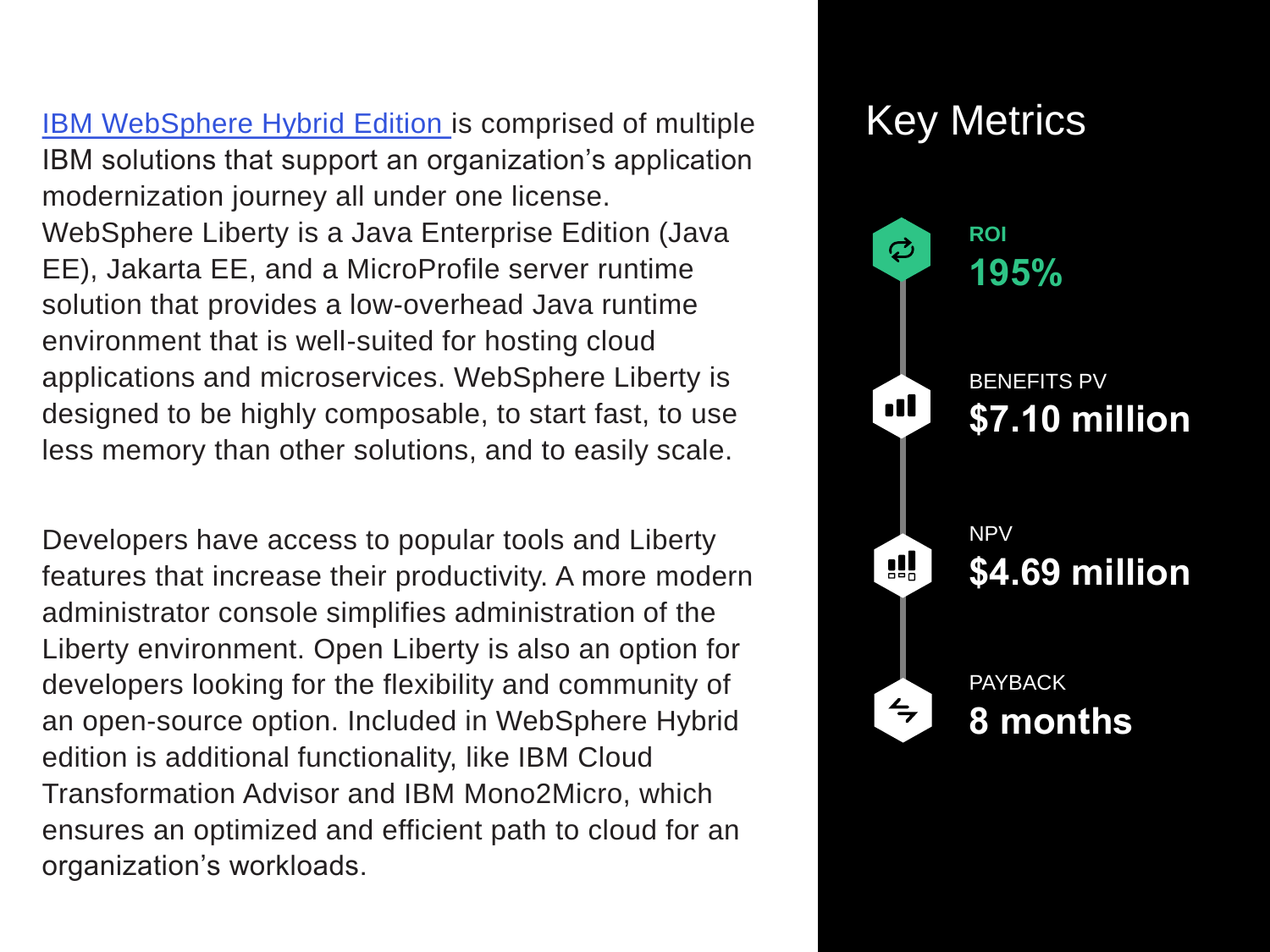# Methodology

### **DECISION-MAKER INTERVIEWS**

Forrester interviewed four decision-makers at organizations using IBM WebSphere Hybrid Edition to obtain data with respect to costs, benefits, and risks.

## 醖

аî

ÿÏ

### **COMPOSITE ORGANIZATIONS**

Designed a composite organization based on characteristics of the interviewees' organizations.

**FINANCIAL MODEL FRAMEWORK**

Constructed a financial model representative of the interviews using the TEI methodology and risk-adjusted the financial model based on issues and concerns of the interviewees.

# Forrester interviewed four decisionmakers:

| <b>Interviewee title</b>                     | <b>Industry and region</b>                 | <b>Revenue</b> |
|----------------------------------------------|--------------------------------------------|----------------|
| Product manager                              | United Kingdom bank                        | \$20B+         |
| AVP and business<br>transformation architect | Middle Eastern bank                        | $$1.5B+$       |
| System administrator,<br>middleware team     | United States retail<br>company            | $$150B+$       |
| <b>Systems analyst</b>                       | <b>United States healthcare</b><br>company | \$650M+        |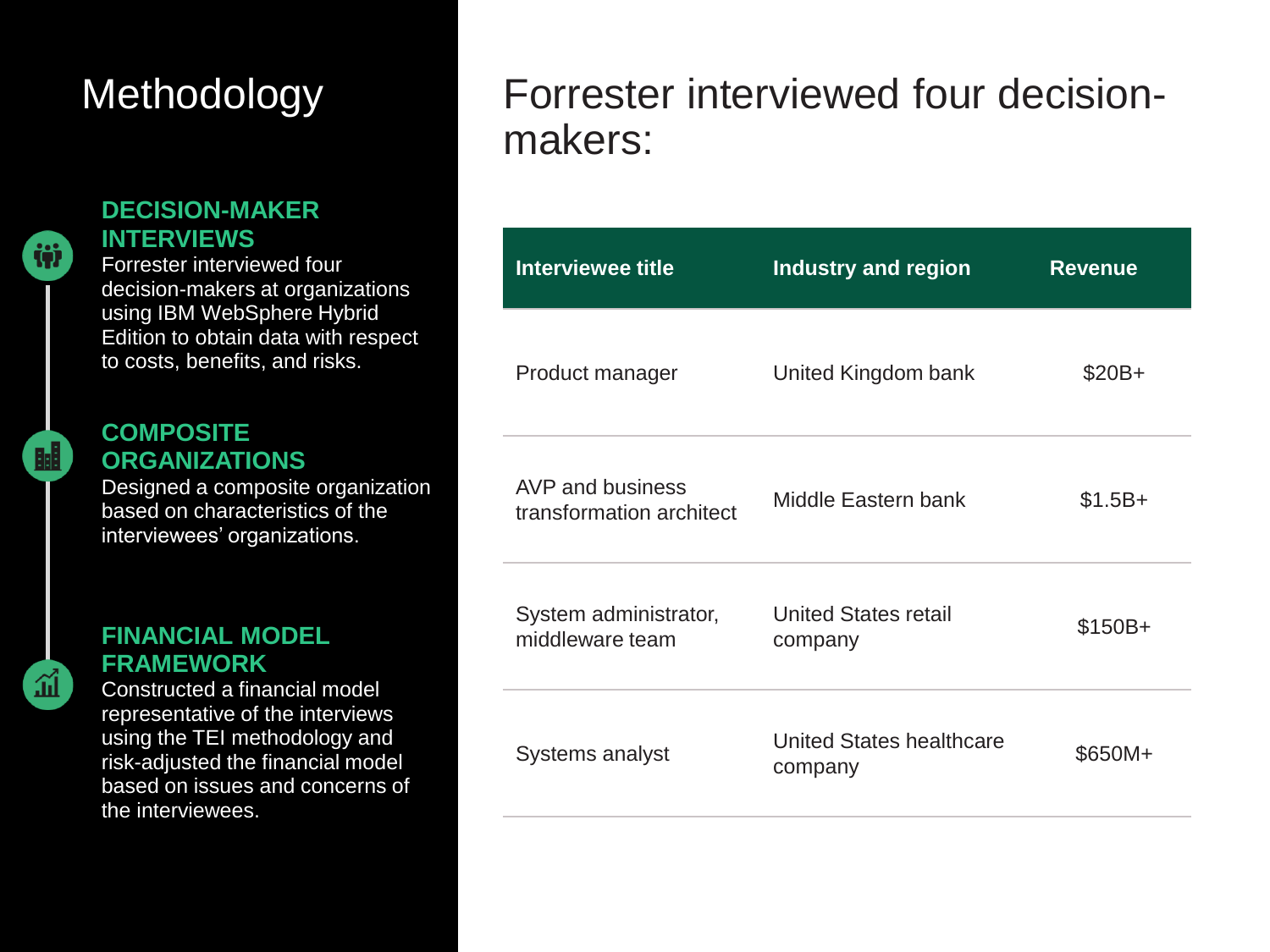# IBM returned **\$7.1 million in quantified benefits** over three years for the composite organization.

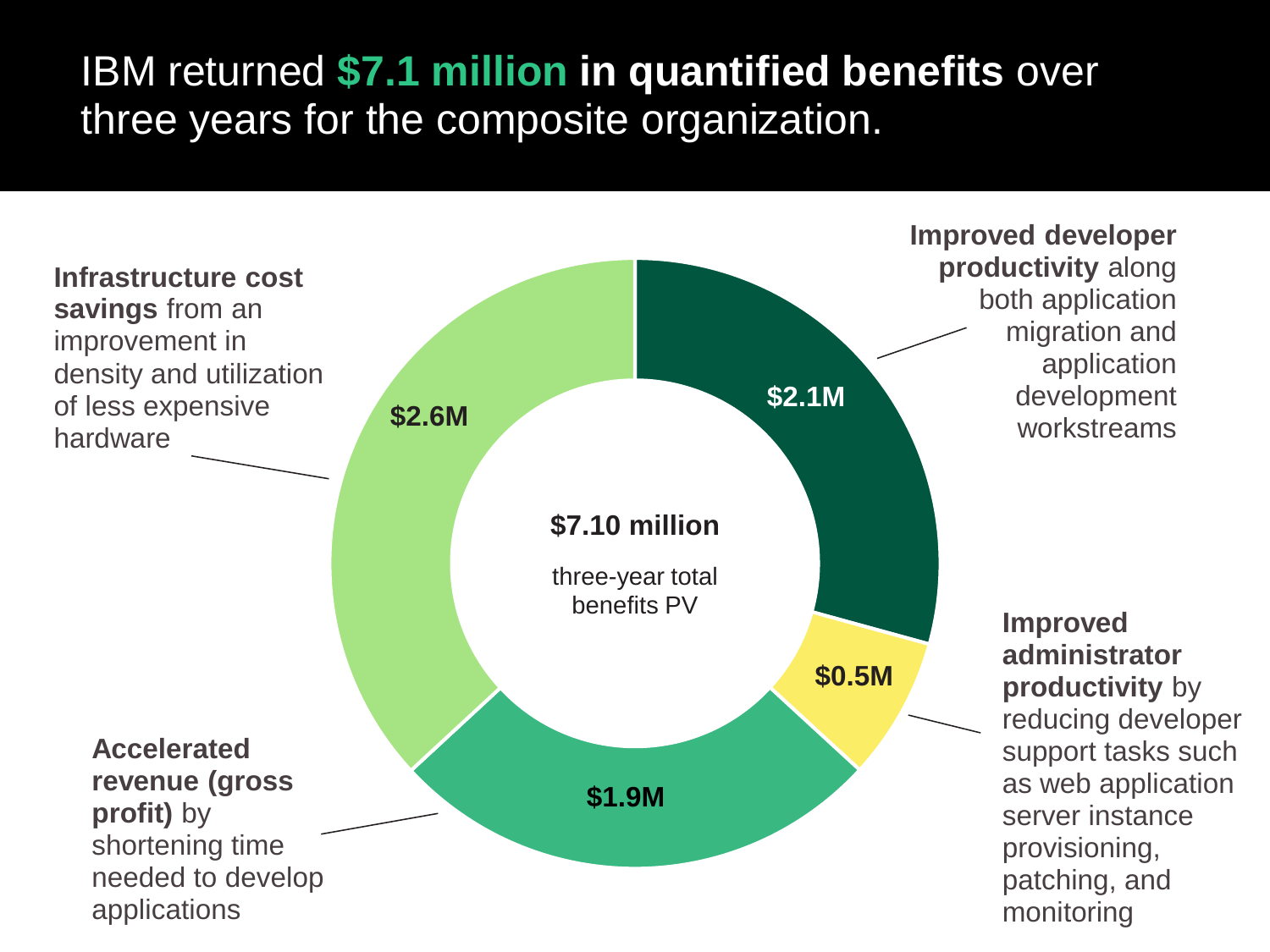### **IBM WebSphere Hybrid Edition improved developer productivity.**

Developers reap productivity benefits along both application migration and application development workstreams, allowing each developer to accomplish more while shortening development cycles by up to several months per project. Each of the interviewees noted that enabling their organization's developers to be as productive possible while solving for their respective business demands was a top priority. Interviewees also said developer efficiency increases during both application migration and application development workstreams are some of the most significant benefits of WebSphere Hybrid Edition.



**"The start-up times and the ability to refresh our environments quickly and easily [on WebSphere Liberty] is absolutely brilliant. It really moves the needle on productivity."**

— AVP and business transformation architect, banking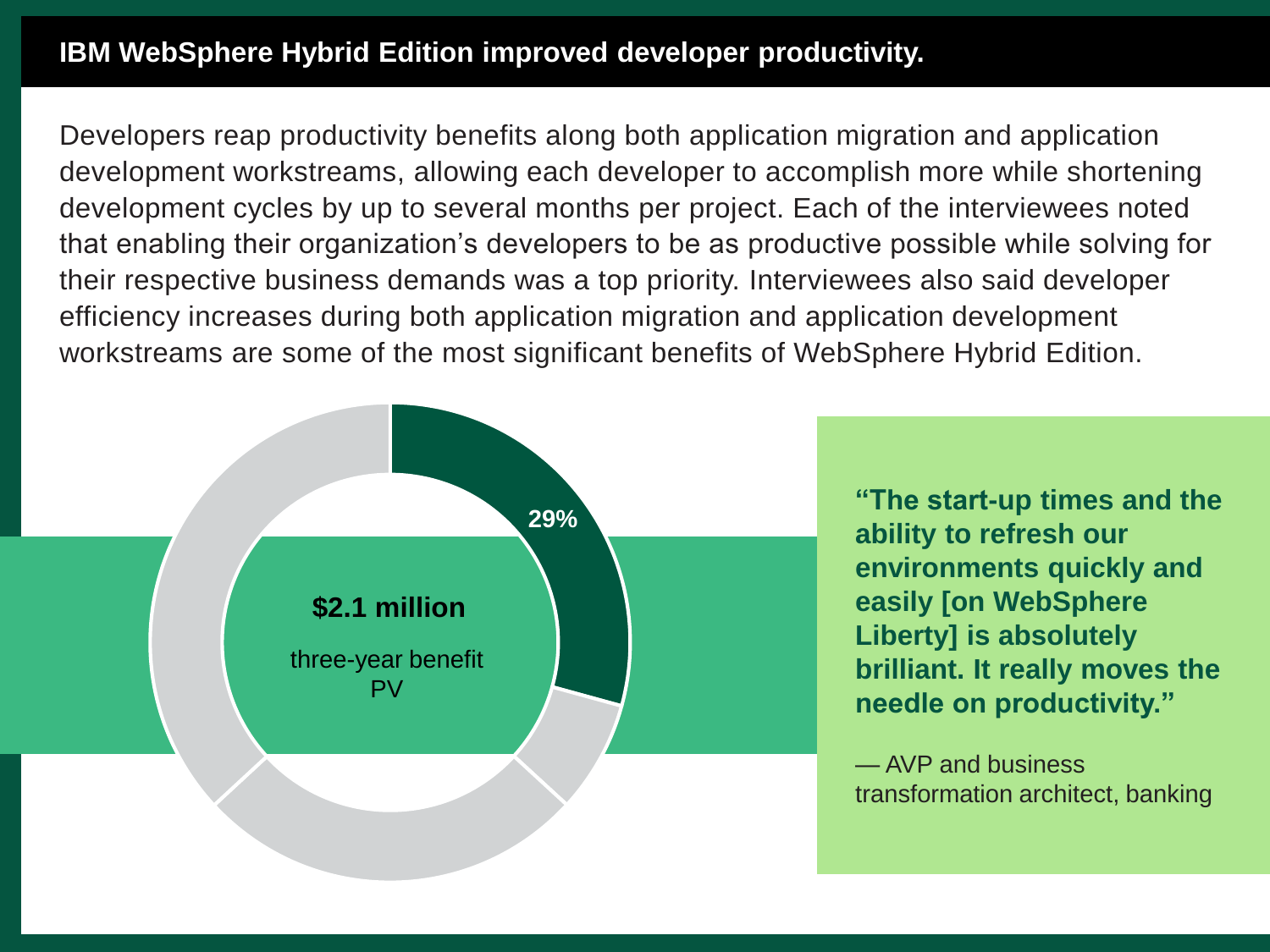**"The collective controller dynamic routing and the routing rule feature allow us to simulate Kubernetes capabilities with canary release and blue-green [deployment] models. We can bring in a new application and just feed it traffic. If a team wants to test this, they can test it without sending live traffic. They can send in requests from a test perspective and make sure that it's ready and available. These are key features that are absolutely invaluable to our application estate."**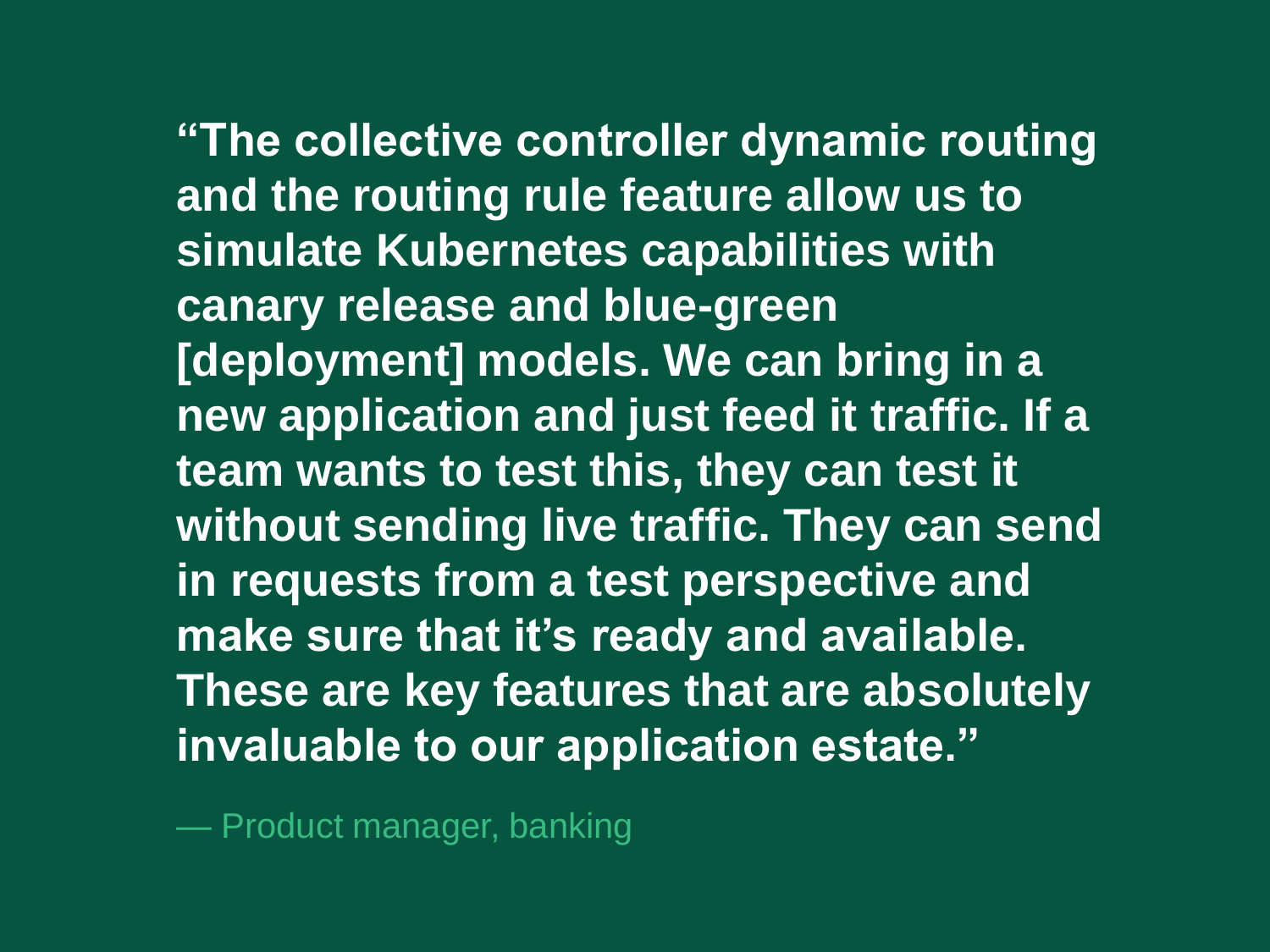**IBM WebSphere Hybrid Edition reduced complexity among application estates, yielding productivity savings for IT administrators through reduced configuration requirements.** 

IT administrators saved time from tasks supporting their developers such as web application server instance provisioning, patching, and monitoring. One interviewee told Forrester that WebSphere Hybrid edition nearly cut their organization's IT administrator effort in half (just less than 55%).

**"[The developers] do their updates, and we don't get involved in it after initial deployment. We templatized all the XMLs behind their services so that one looks the same everywhere. The only difference is that they have to supply an application XML that is specific to that specific application. We the admins are not involved. We build it, deploy it, and say, 'If we build it, they will come.'"**

— System administrator, retail

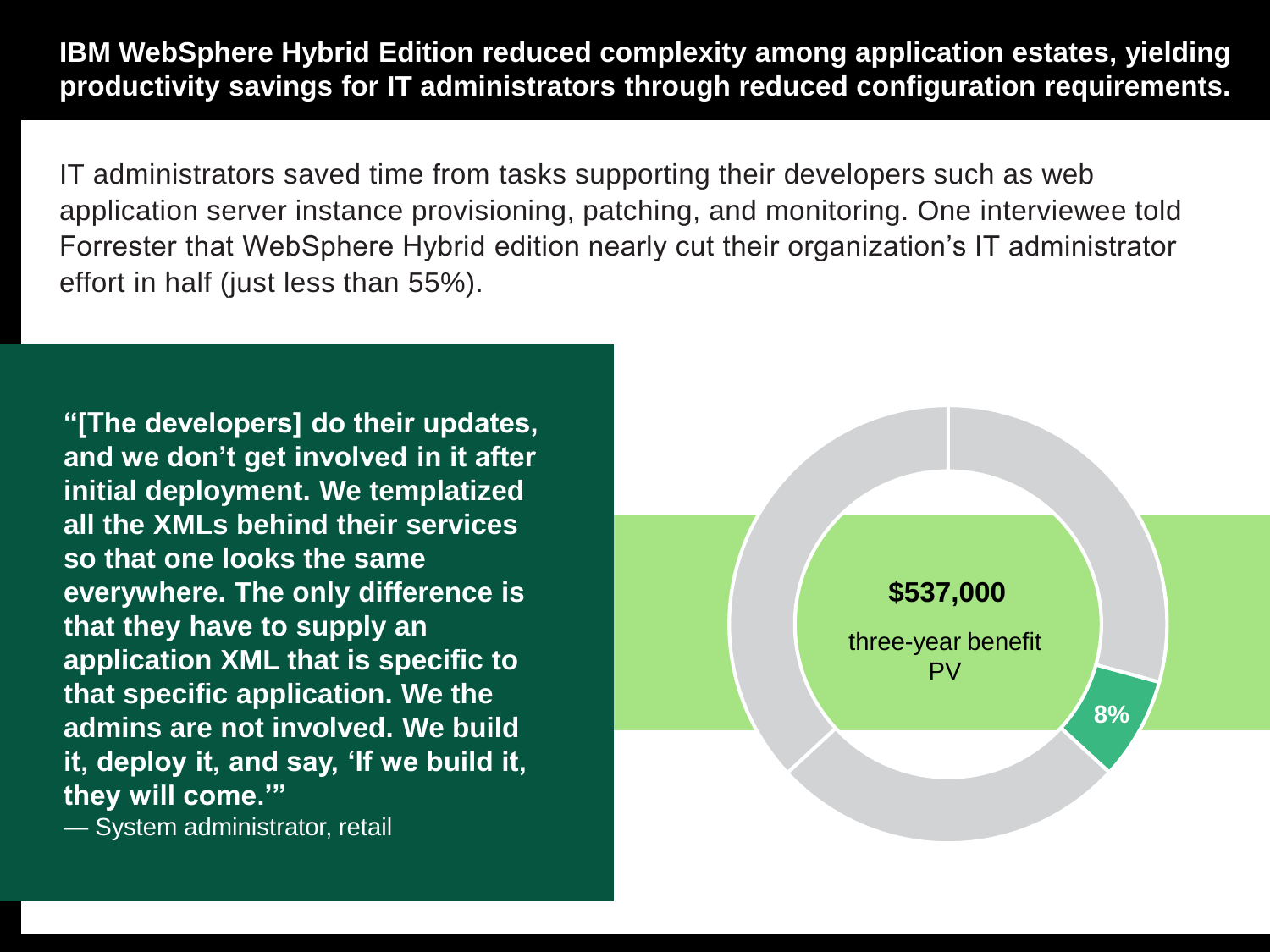**"[Our IT administrators have] become selfsustaining despite attrition. We don't worry so much about it because our developers have become so much more efficient that we don't need as many hands to support them. WebSphere has made us all more efficient and a little more knowledgeable."**

— System administrator, retail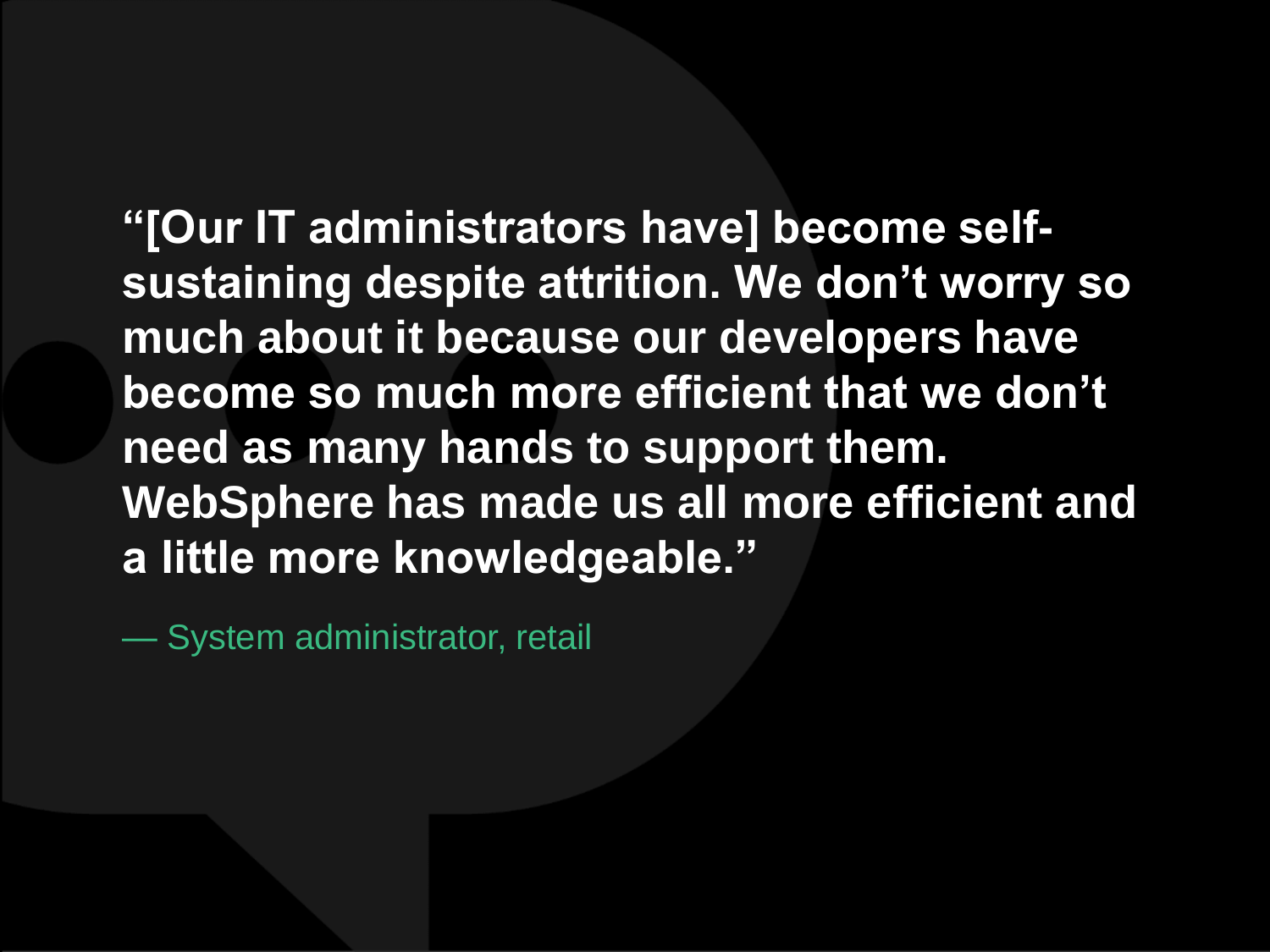Productivity boons for both developers and IT administrators led to a reduction in development cycles for business-critical applications, updates, microservices, and functionalities. Delivering key services faster yields additional revenue on an ongoing basis. One of the banking interviewees estimated that revision cycles are cut by up to 70% on WebSphere Liberty and Open Liberty, which increases developer productivity while decreasing time-to-market for key applications, microservices, and functionalities.

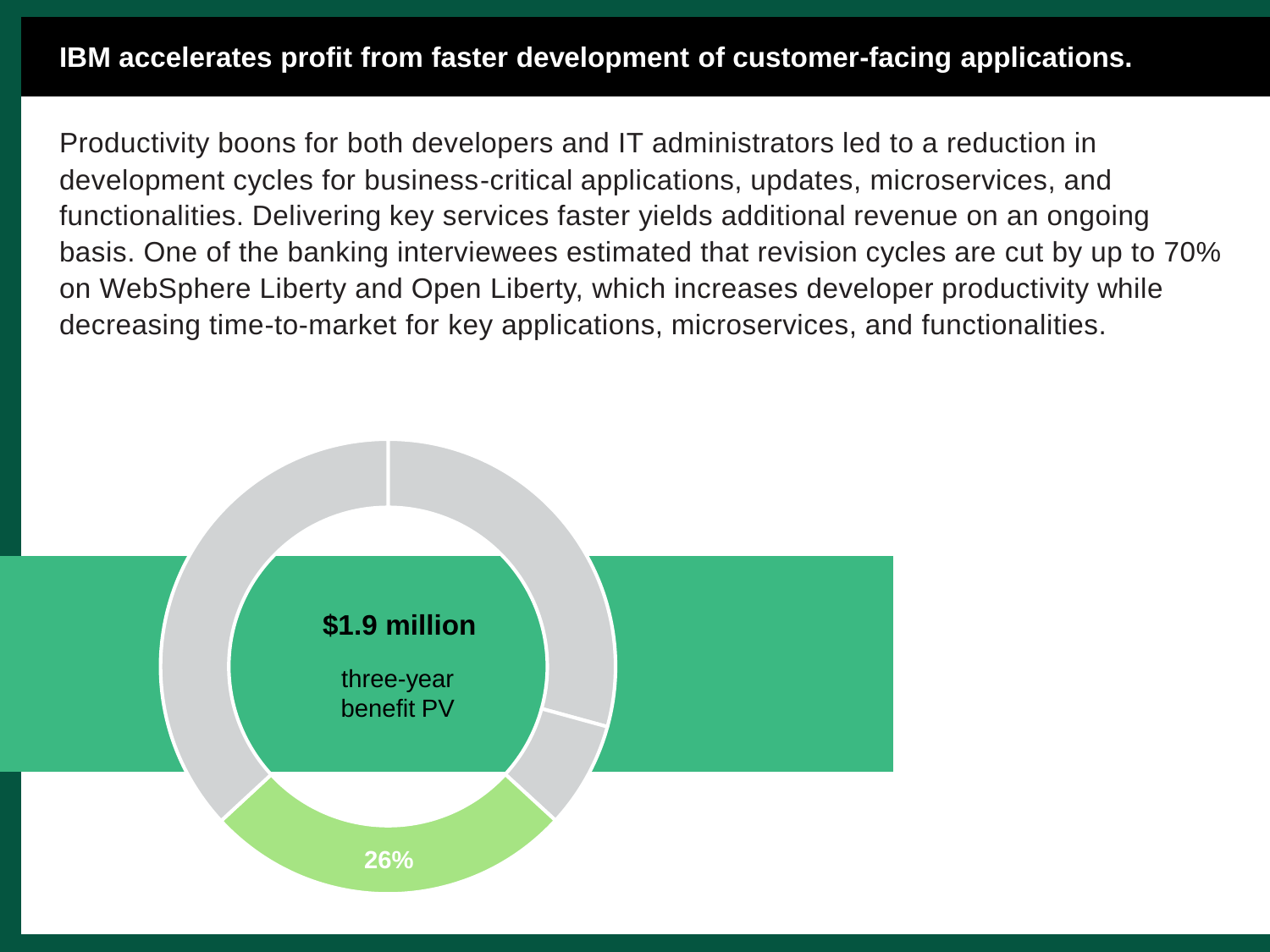**"Having the level of support we have is a massive benefit. It really is critical to the bank to have this support during critical incidents. The faster you can deliver, the bigger the impact of even a small delay ... WebSphere [Hybrid Edition], drives our ability to deliver on our business commitments."**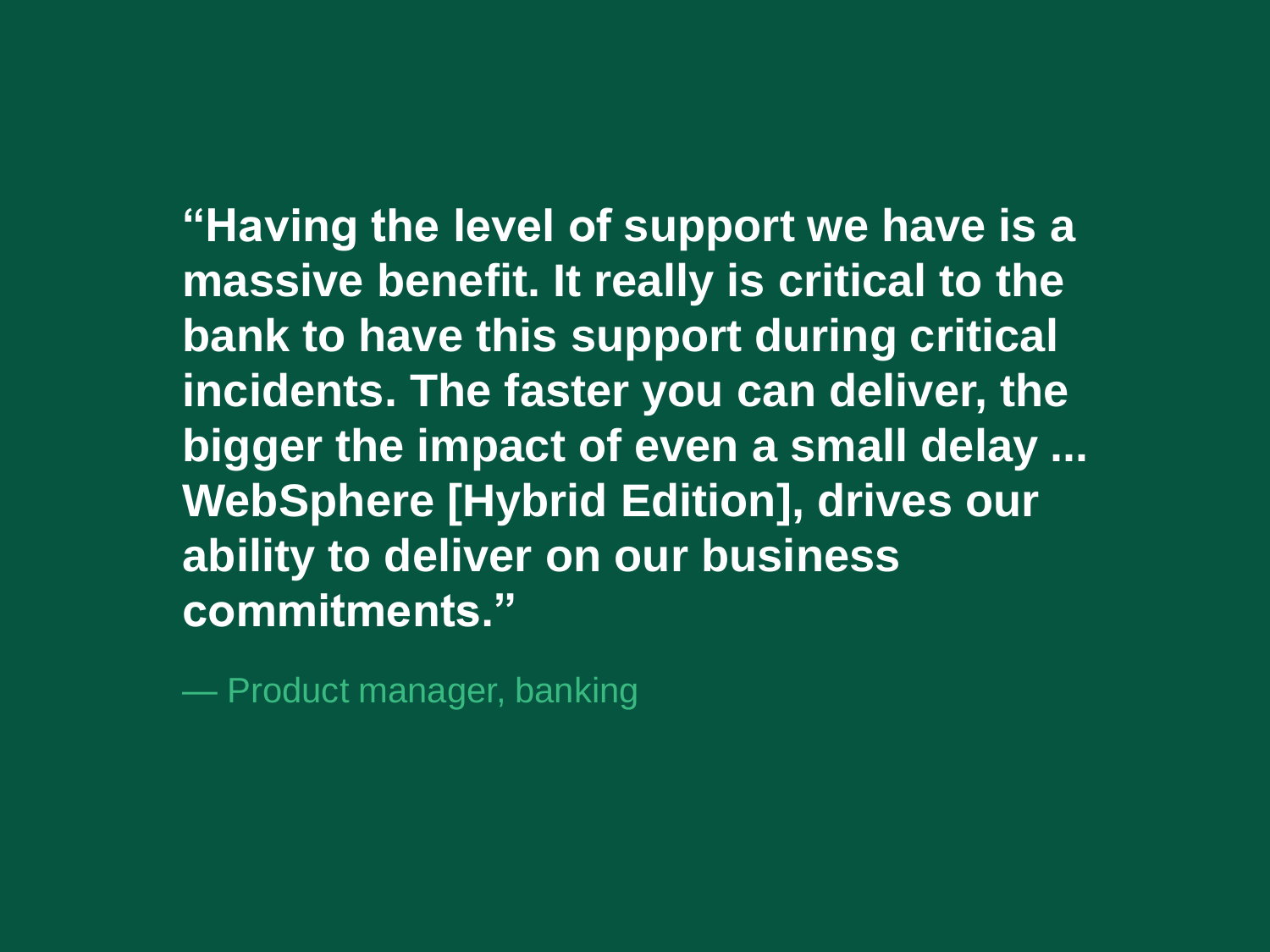WebSphere Hybrid Edition and WebSphere Liberty improve infrastructure utilization and generate savings from the data center, infrastructure purchases, power, cooling, and other related costs. Compared to prior application server environments, WebSphere Liberty runs at a higher throughput with less memory, and it needs fewer resources to run workloads. Refactoring applications as microservices with Mono2Micro drives additional infrastructure (in additional to developer productivity) savings. Migration to containers also allows for additional savings.

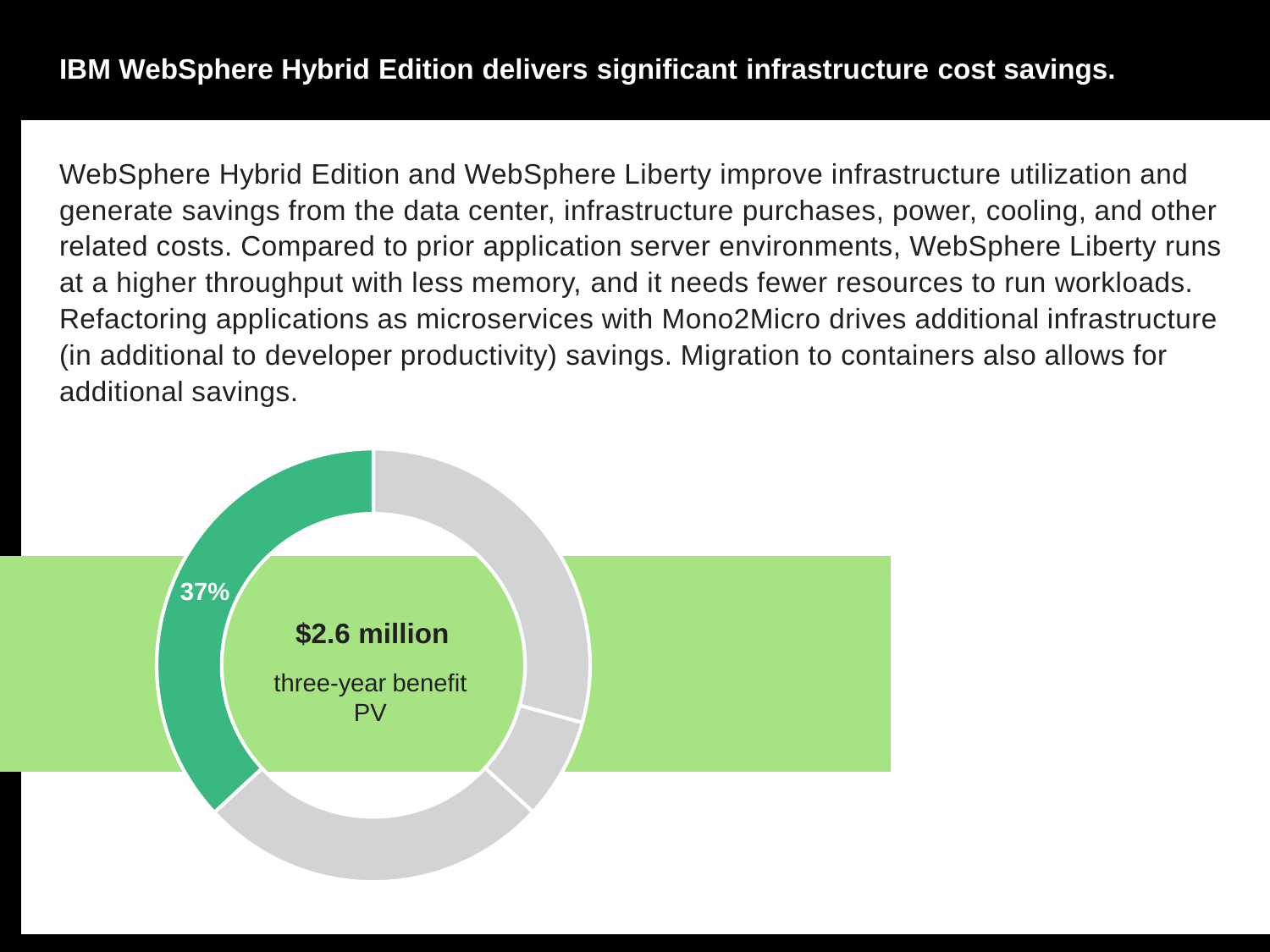**"We can scale on the same host or multiple hosts as we need to. We can scale up or scale down."**

— System administrator, retail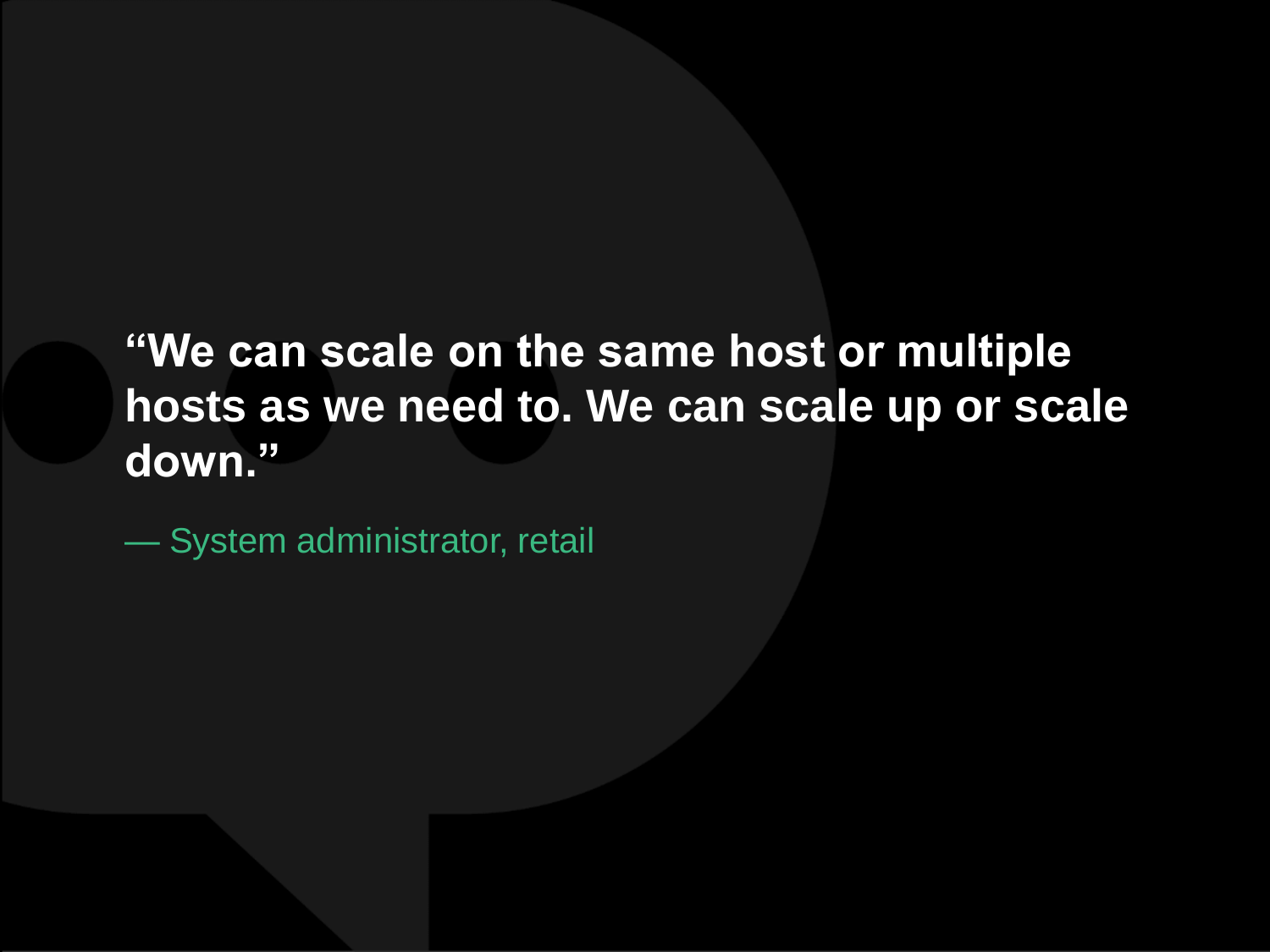# Unquantified Benefits

IBM enabled additional unquantified benefits for customers:

#### **IBM improved security**

**posture.** Interviewees said their organizations gained the ability to be more flexible with security on WebSphere Liberty, which improved their security postures. Another security benefit includes security compliance with critical applications, updates, and common vulnerability scoring system (CVSS) targets.

### **IBM increased enduser productivity.**

While not quantified for this analysis, end users benefit from iterative application performance and uptime improvements resulting from migration to WebSphere Liberty and Open Liberty.

### **IBM improved quality of life for developers.**

Developers are now free to do their jobs and flexibly create and deploy applications, microservices, or functionalities to the most appropriate runtime environments. Open Liberty also provides a support community for developers.



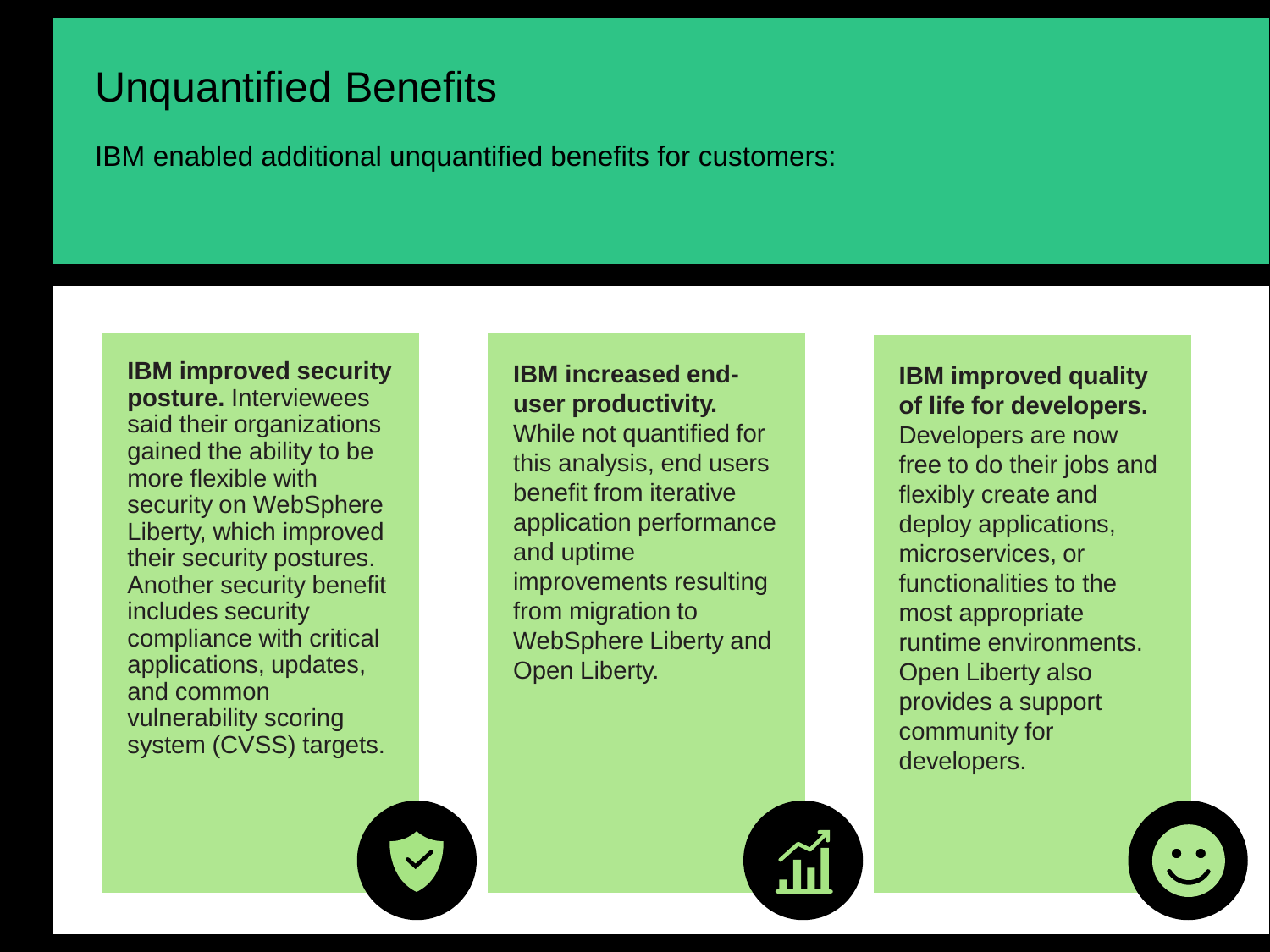**"WebSphere has allowed us to mitigate issues related to staff shortages, staff skills, and time pressure to deliver applications and changes as quickly as possible to production."**

*— AVP and business transformation architect, banking*

**Improved developer productivity by 50% in both application migration and development workstreams.** 

**Interviewees reported infrastructure savings (and savings related to power, cooling, and maintenance) from an improvement in density of 40%,** 



**IBM WebSphere improved administrator productivity by 40%** 



**"From my point of view, WebSphere [Hybrid Edition] has helped us make the bank cloud-ready."**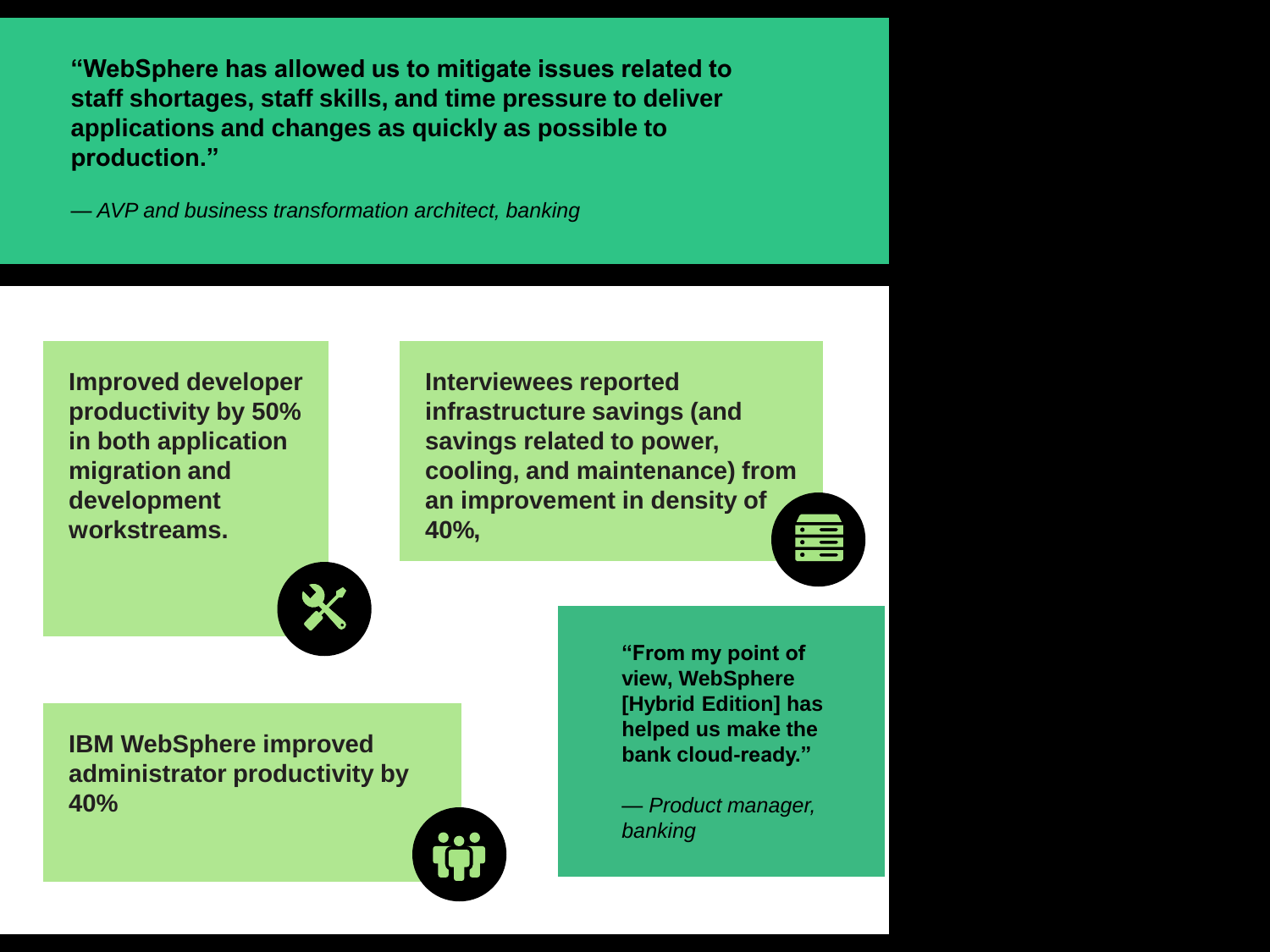### **Appendix A: Total Economic Impact**

Total Economic Impact is a methodology developed by Forrester Research that enhances a company's technology decision-making processes and assists vendors in communicating the value proposition of their products and services to clients. The TEI methodology helps companies demonstrate, justify, and realize the tangible value of IT initiatives to both senior management and other key business stakeholders.

#### **Total Economic Impact Approach**

 $\mathbf{v}$ 

**!**

(图

**Benefits** represent the value delivered to the business by the product. The TEI methodology places equal weight on the measure of benefits and the measure of costs, allowing for a full examination of the effect of the technology on the entire organization.

**Costs** consider all expenses necessary to deliver the proposed value, or benefits, of the product. The cost category within TEI captures incremental costs over the existing environment for ongoing costs associated with the solution.

**Flexibility** represents the strategic value that can be obtained for some future additional investment building on top of the initial investment already made. Having the ability to capture that benefit has a PV that can be estimated.

**Risks** measure the uncertainty of benefit and cost estimates given: 1) the likelihood that estimates will meet original projections and 2) the likelihood that estimates will be tracked over time. TEI risk factors are based on "triangular distribution."

The initial investment column contains costs incurred at "time 0" or at the beginning of Year 1 that are not discounted. All other cash flows are discounted using the discount rate at the end of the year. PV calculations are calculated for each total cost and benefit estimate. NPV calculations in the summary tables are the sum of the initial investment and the discounted cash flows in each year. Sums and present value calculations of the Total Benefits, Total Costs, and Cash Flow tables may not exactly add up, as some rounding may occur.



#### **Return on investment (ROI)**

A project's expected return in percentage terms. ROI is calculated by dividing net benefits (benefits less costs) by costs.

#### **Present value (PV)**

The present or current value of (discounted) cost and benefit estimates given at an interest rate (the discount rate). The PV of costs and benefits feed into the total NPV of cash flows.

#### **Net present value (NPV)**

The present or current value of (discounted) future net cash flows given an interest rate (the discount rate). A positive project NPV normally indicates that the investment should be made, unless other projects have higher NPVs.

#### **Discount rate**

The interest rate used in cash flow analysis to take into account the time value of money. Organizations typically use discount rates between 8% and 16%.



#### **Payback period**

The breakeven point for an investment. This is the point in time at which net benefits (benefits minus costs) equal initial investment or cost.